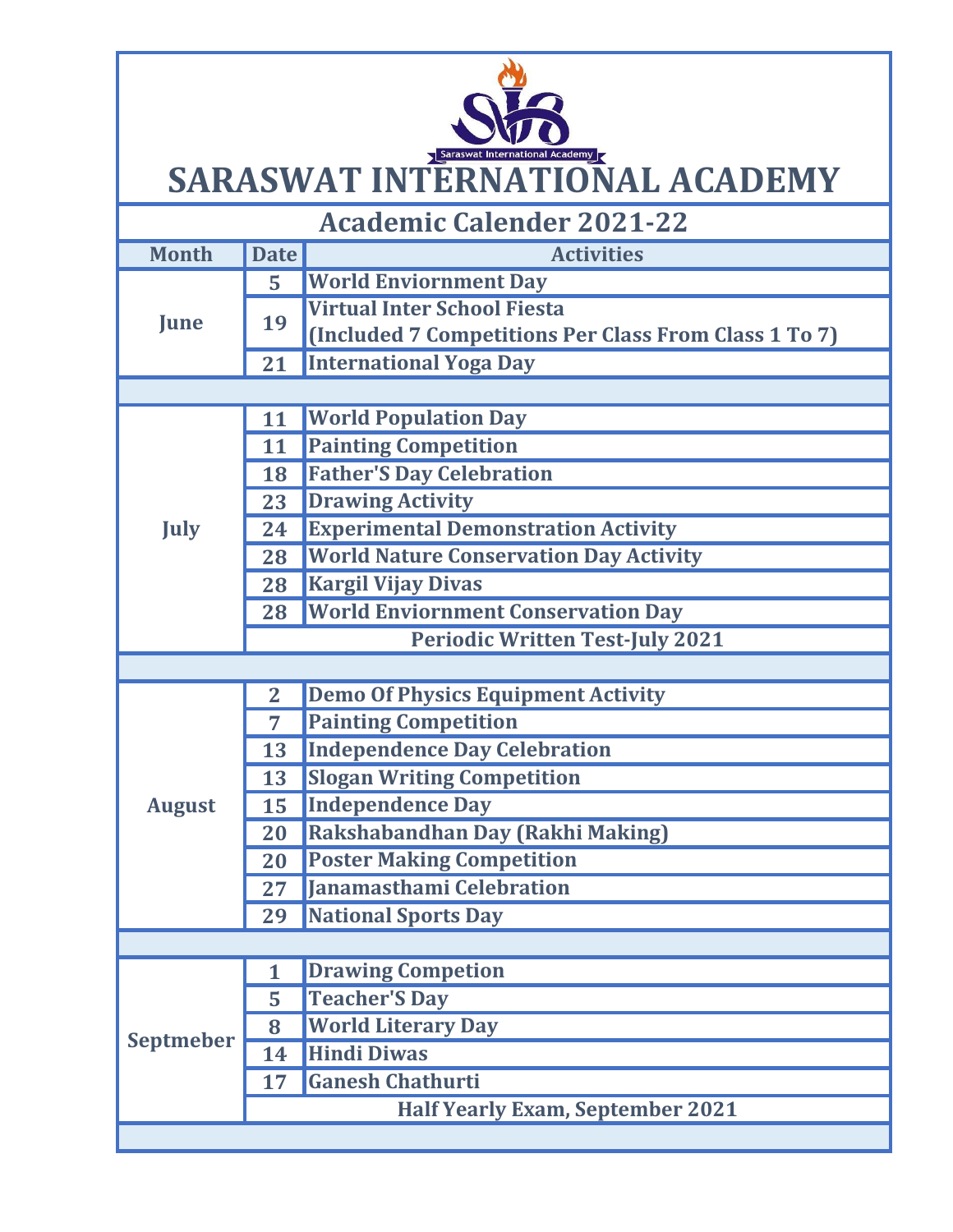## SARASWAT INTERNATIONAL ACADEMY

| <b>Academic Calender 2021-22</b> |                                          |                                                      |  |  |  |
|----------------------------------|------------------------------------------|------------------------------------------------------|--|--|--|
| <b>Month</b>                     | <b>Date</b>                              | <b>Activities</b>                                    |  |  |  |
| <b>October</b>                   | $\mathbf{2}$                             | Mahatama Gandhi Jayanti                              |  |  |  |
|                                  | 11                                       | <b>National Education Day</b>                        |  |  |  |
|                                  | 11                                       | <b>World Girl Child Day</b>                          |  |  |  |
|                                  | 13                                       | <b>Virtual Navratri Activity</b>                     |  |  |  |
|                                  | 19                                       | <b>World Food Day (Importance Of Day)</b>            |  |  |  |
|                                  | 22                                       | Rangoli, Lantern And Diya Making                     |  |  |  |
|                                  | 31                                       | Sardar Vallabh Bhai Patel Jayanti                    |  |  |  |
|                                  |                                          |                                                      |  |  |  |
|                                  | 14                                       | <b>Childern'S Day</b>                                |  |  |  |
|                                  | 15                                       | <b>Shoot A Video With Your Family On Any Product</b> |  |  |  |
|                                  | 19                                       | Gurunanak Jayanti                                    |  |  |  |
| <b>November</b>                  | 21                                       | <b>Story Writing Competition</b>                     |  |  |  |
|                                  | 24                                       | <b>Quiz Competition</b>                              |  |  |  |
|                                  | 24                                       | <b>Stamp Collection Activity</b>                     |  |  |  |
|                                  | 26                                       | <b>English Poetry Recitation</b>                     |  |  |  |
|                                  |                                          |                                                      |  |  |  |
|                                  | 3                                        | <b>World Disabled Day</b>                            |  |  |  |
|                                  | 5                                        | <b>Story Telling Competition</b>                     |  |  |  |
| <b>December</b>                  | 10                                       | <b>Hindi Poetry Recitation</b>                       |  |  |  |
|                                  | 22                                       | <b>National Mathematics Day</b>                      |  |  |  |
|                                  | 24                                       | <b>Christmas Celebration</b>                         |  |  |  |
|                                  | 27                                       | <b>Elocution, Extempore And Debate Competition</b>   |  |  |  |
|                                  |                                          |                                                      |  |  |  |
| <b>January</b>                   | 13                                       | Uttarayan Celebration (Kite Making And Origami)      |  |  |  |
|                                  | 26                                       | <b>Republic Day</b>                                  |  |  |  |
|                                  | <b>Perodic Written Test January-2022</b> |                                                      |  |  |  |
|                                  |                                          |                                                      |  |  |  |
| <b>February</b>                  | 4                                        | <b>Free Hand Drawing</b>                             |  |  |  |
|                                  | 11                                       | <b>One Minute Speech</b>                             |  |  |  |
|                                  | 25                                       | Shivratri                                            |  |  |  |
|                                  | 28                                       | National Science Day                                 |  |  |  |
|                                  |                                          |                                                      |  |  |  |